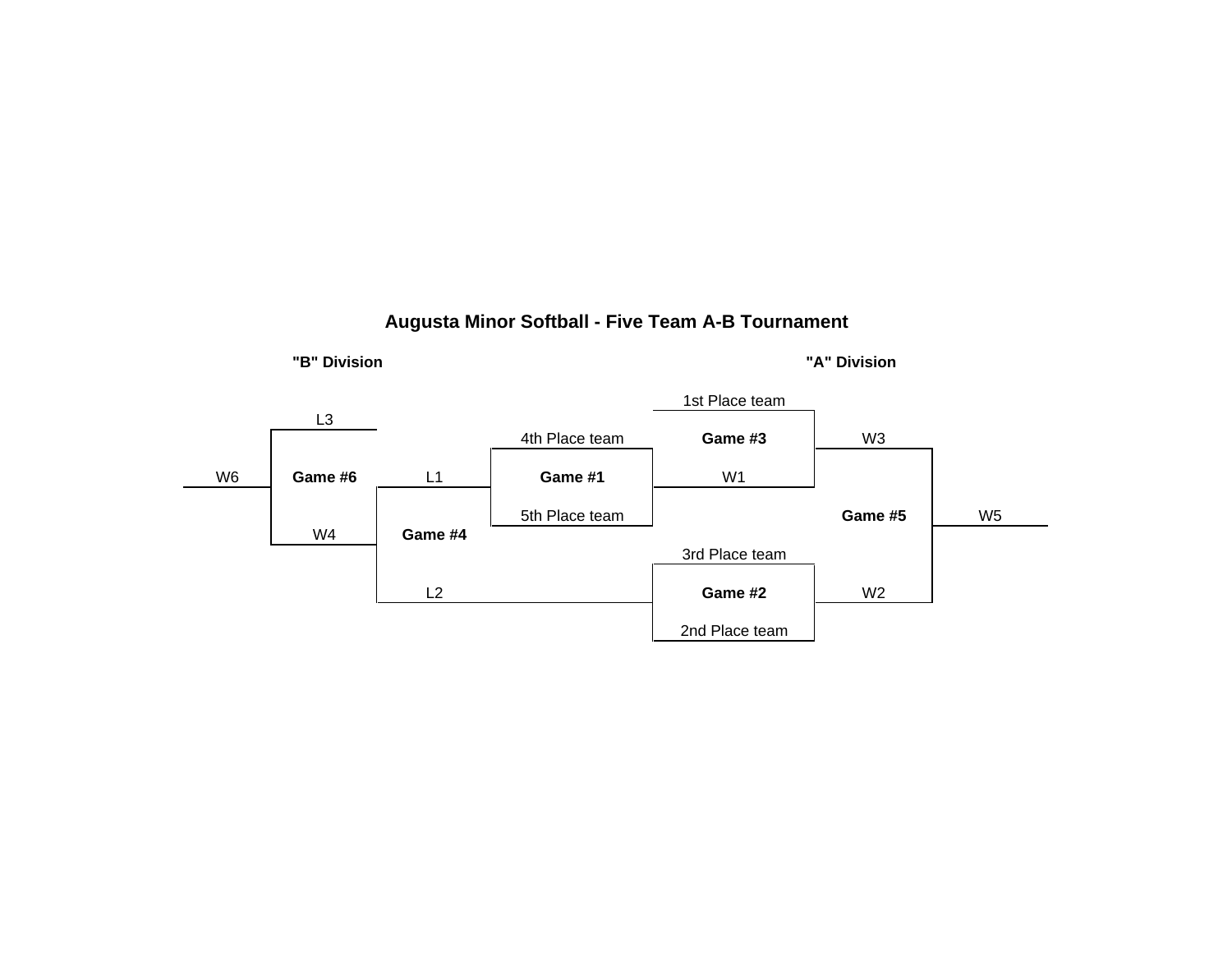

# Augusta Minor Softball - Five Team Double Elimination Tournament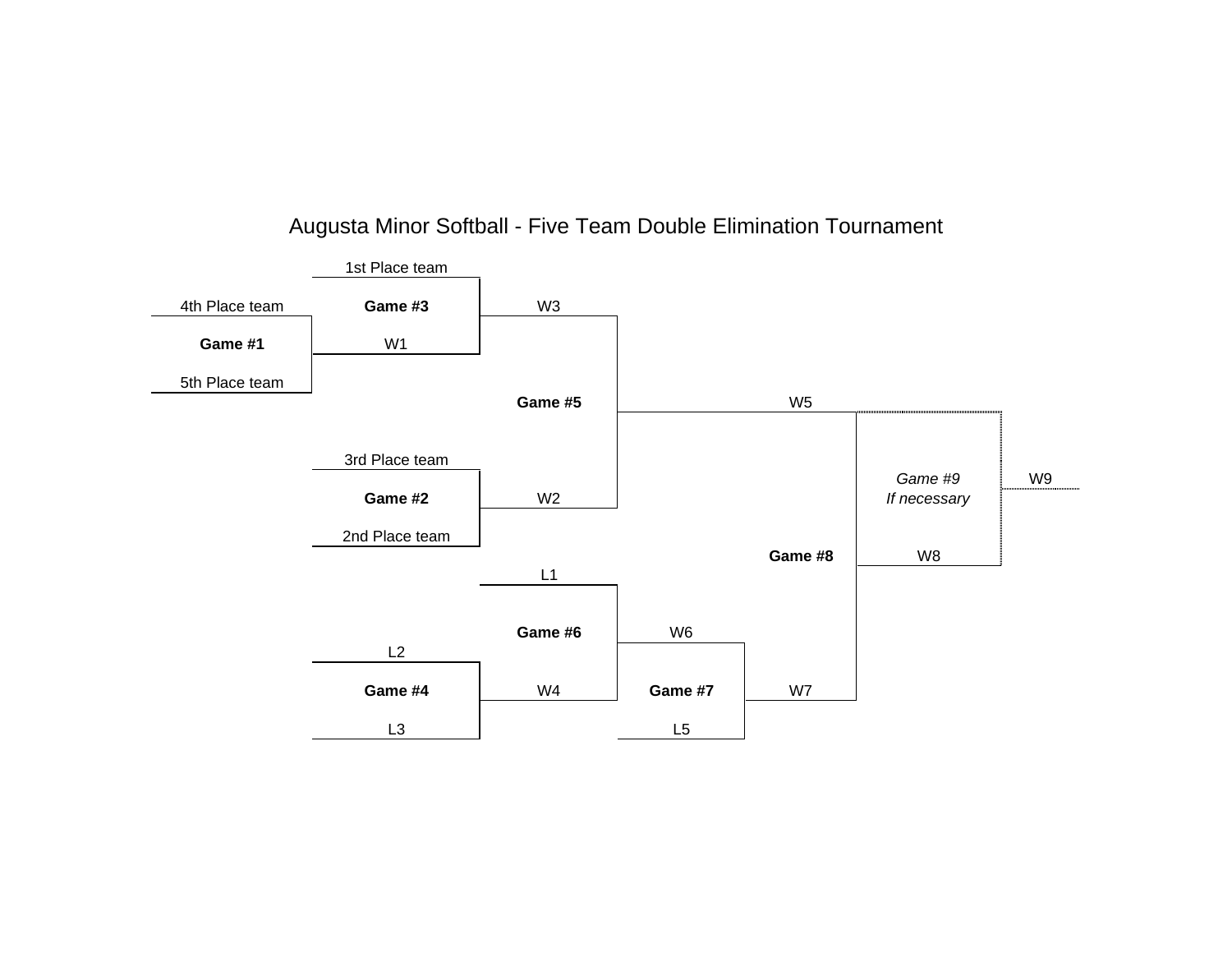

#### **Augusta Minor Softball - Six Team A-B Tournament**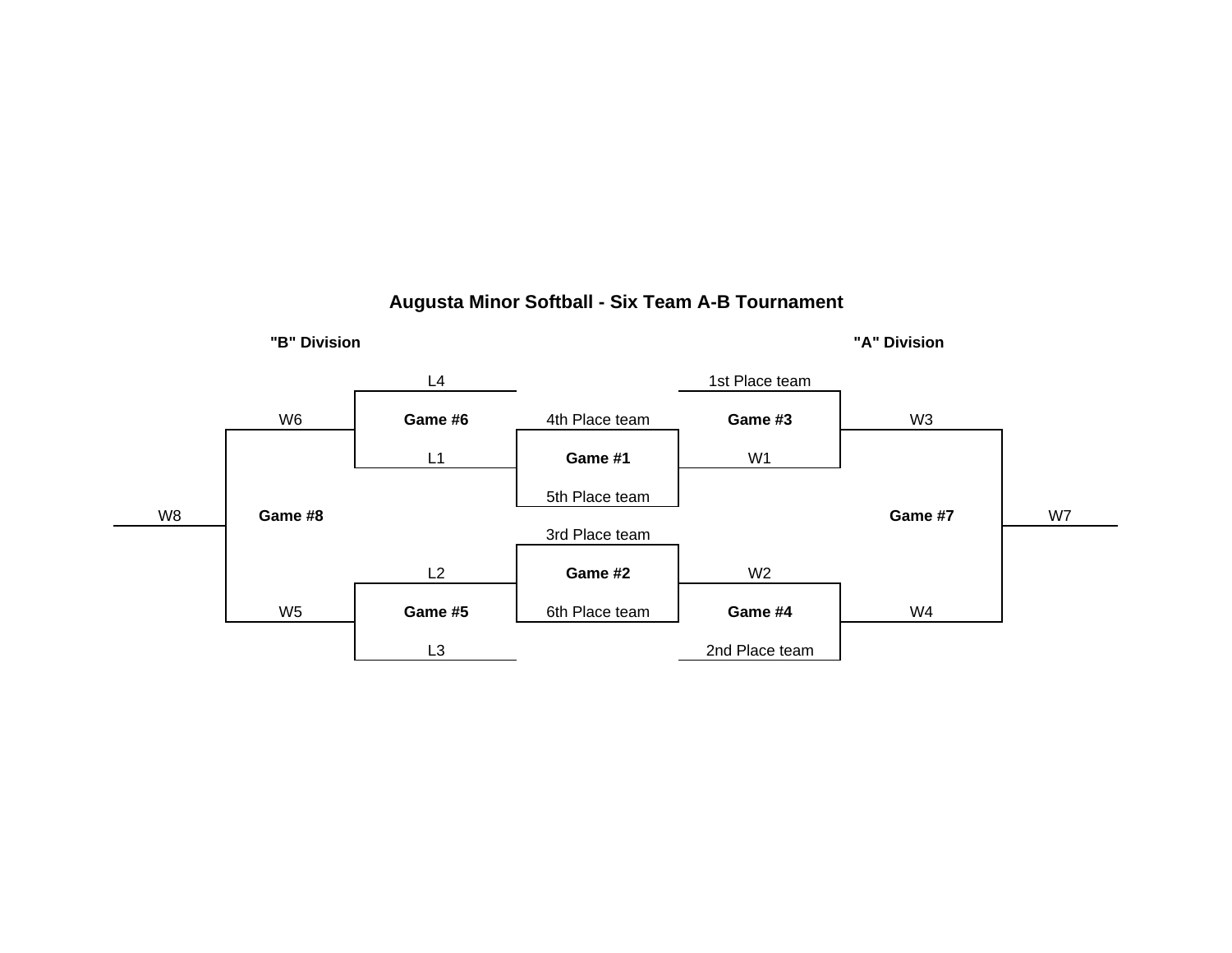## Augusta Minor Softball - Six Team Double Elimination Tournament

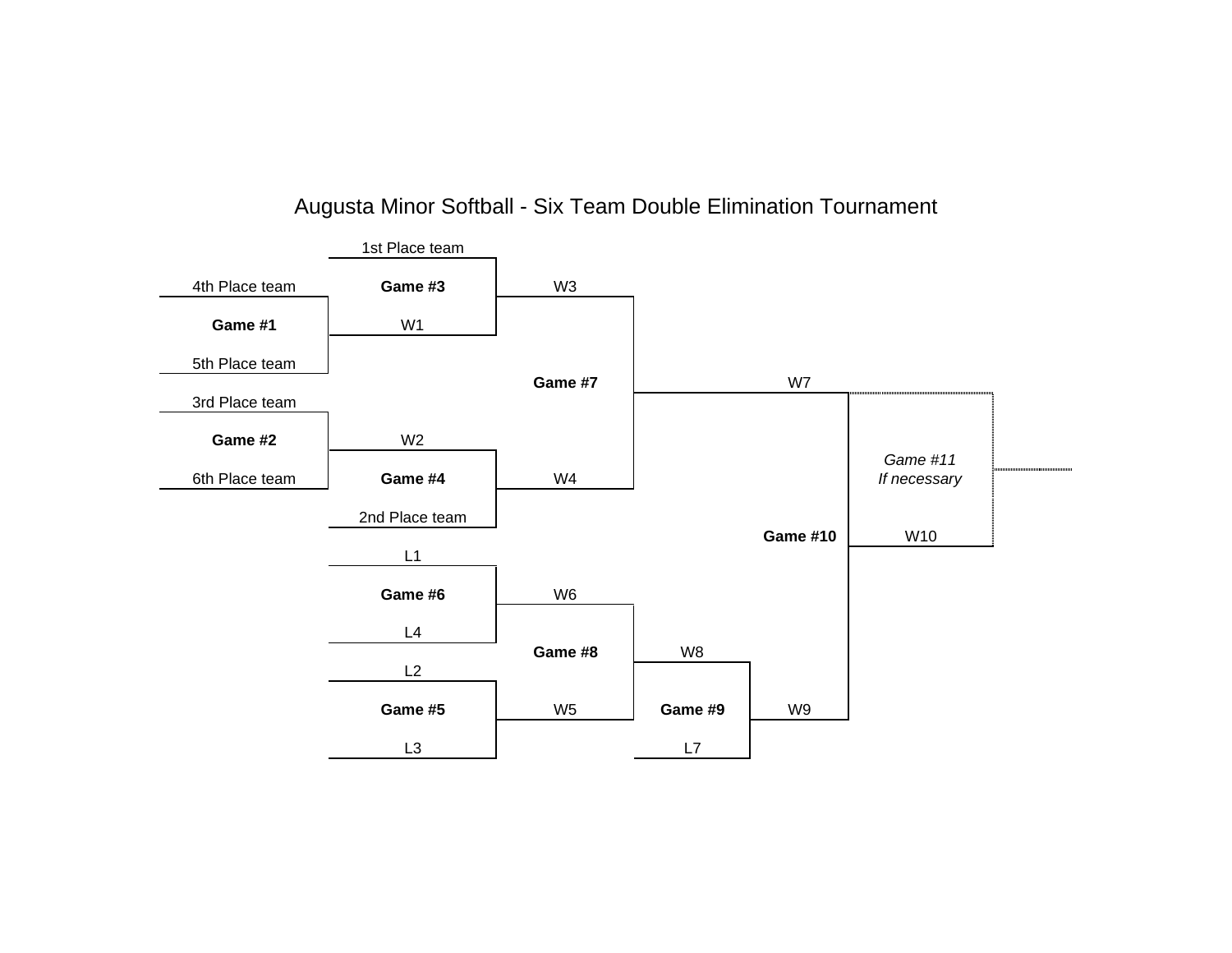

## Augusta Minor Softball - Seven Team Double Elimination Tournament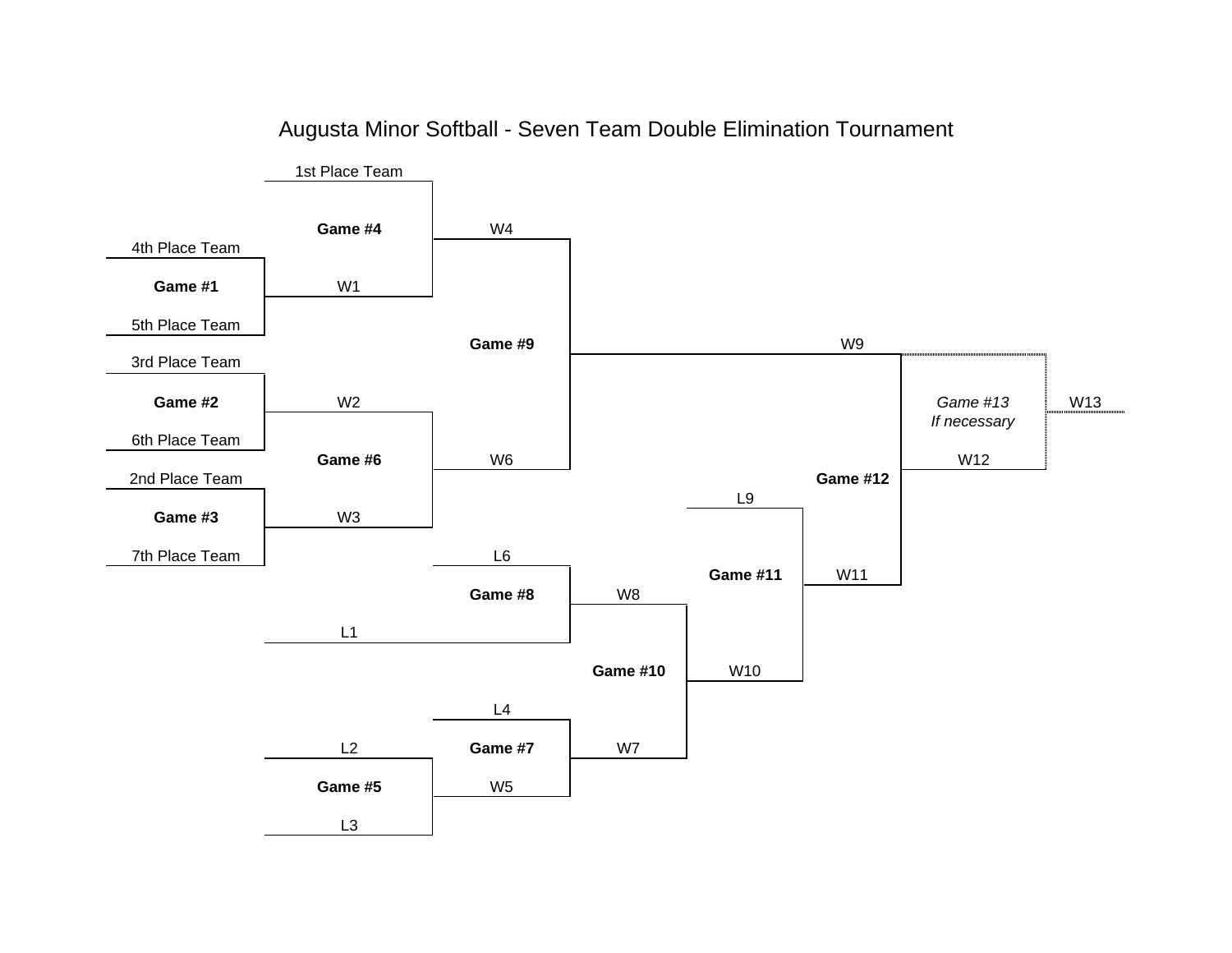

## Augusta Minor Softball - Eight Team Double Elimination Tournament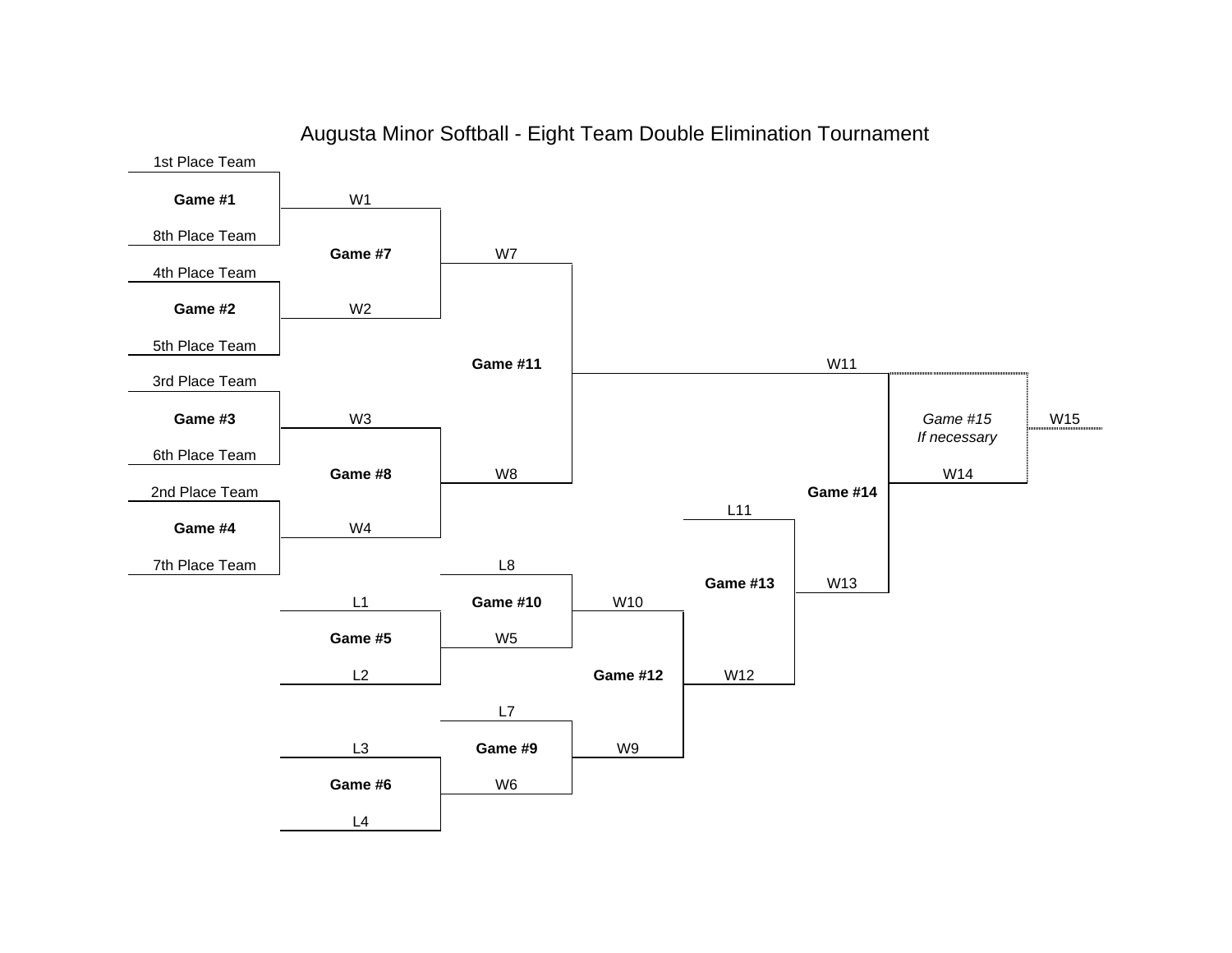## **Augusta Minor Softball - 12 Team**



**B Division**